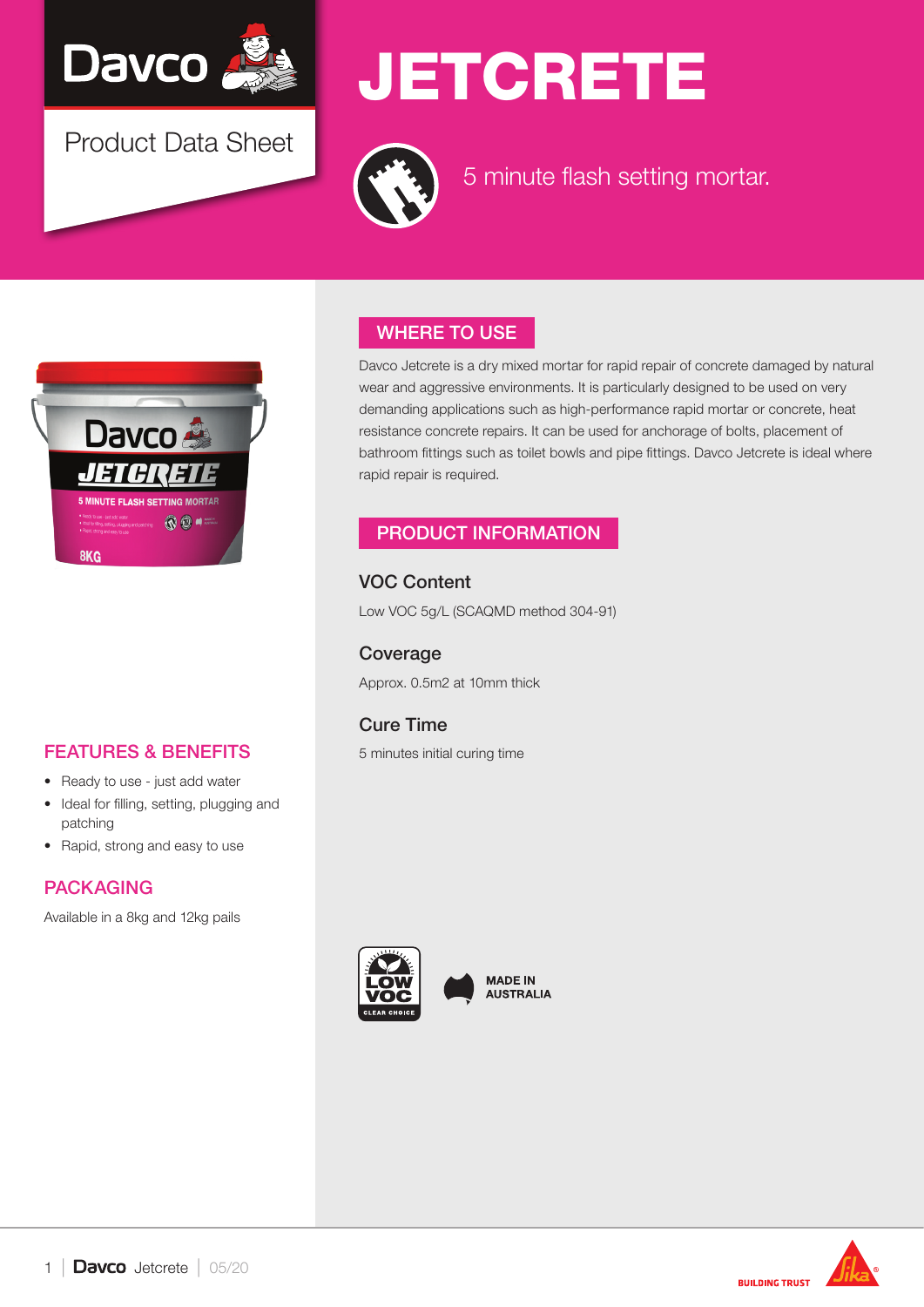

## DIRECTIONS FOR USE

• Test product in an inconspicuous area first

#### SURFACE PREPARATION General

• Make sure the existing surface is clean roughened and free from any loose material or dust

#### MIXING & APPLICATION Mix Process

| SITUATION / REQUIREMENT | <b>MIX REQUIREMENTS PER 8KG</b> |  |
|-------------------------|---------------------------------|--|
| General applications    | 800ml of clean, potable water   |  |

- The water addition should be 10% of the dry weight of the product or sufficient to make a usable consistency
- Measure the right amount of clean, potable water. 800ml of water to a 8 kg bucket of Davco Jetcrete
- To mix the product, add the water and roll the bucket on the ground with occasional vigourous shaking for 1 minute. Hand mix the final product for complete mixing.
- Continue to mix until a creamy consistency is achieved, free of lumps of powder.
- Use within 5 minutes of mixing. The product may set faster in hot conditions.
- Do not mix with ordinary portland cement as immediate setting may occur
- If required use a small amount of additional water to achieve the desired consistency
- Thoroughly dampen the existing concrete before placing Davco Jetcrete

## Cure Time

- The products will develop its highest strength when cured for a minimum of 24 hours after placing with one of the following methods:
- Polythene sheeting
- Water curing ie. mist spraying
- Wax or resin-based compound

Note: Setting time is affected by site conditions, climate and could be faster or slower than specified

#### Clean-up & Return to Service

- Clean all tools and mixers with water while the product is still wet
- Allow product to set firmly before return to service

## **PRECAUTIONS**

#### **Safety**

- SDS is available from www.davcoaustralia.com.au
- It is recommended that applicators wear PVC or similar gloves and safety goggles while handling this product.

#### General

- Davco Jetcrete must not be applied at elevated temperatures above 30ºC or in hot windy conditions
- Davco Jetcrete should be protected from rain and frost for the first 24 hours

### Specific

• For other uses not mentioned in these instructions, please visit www.davcoaustralia.com.au